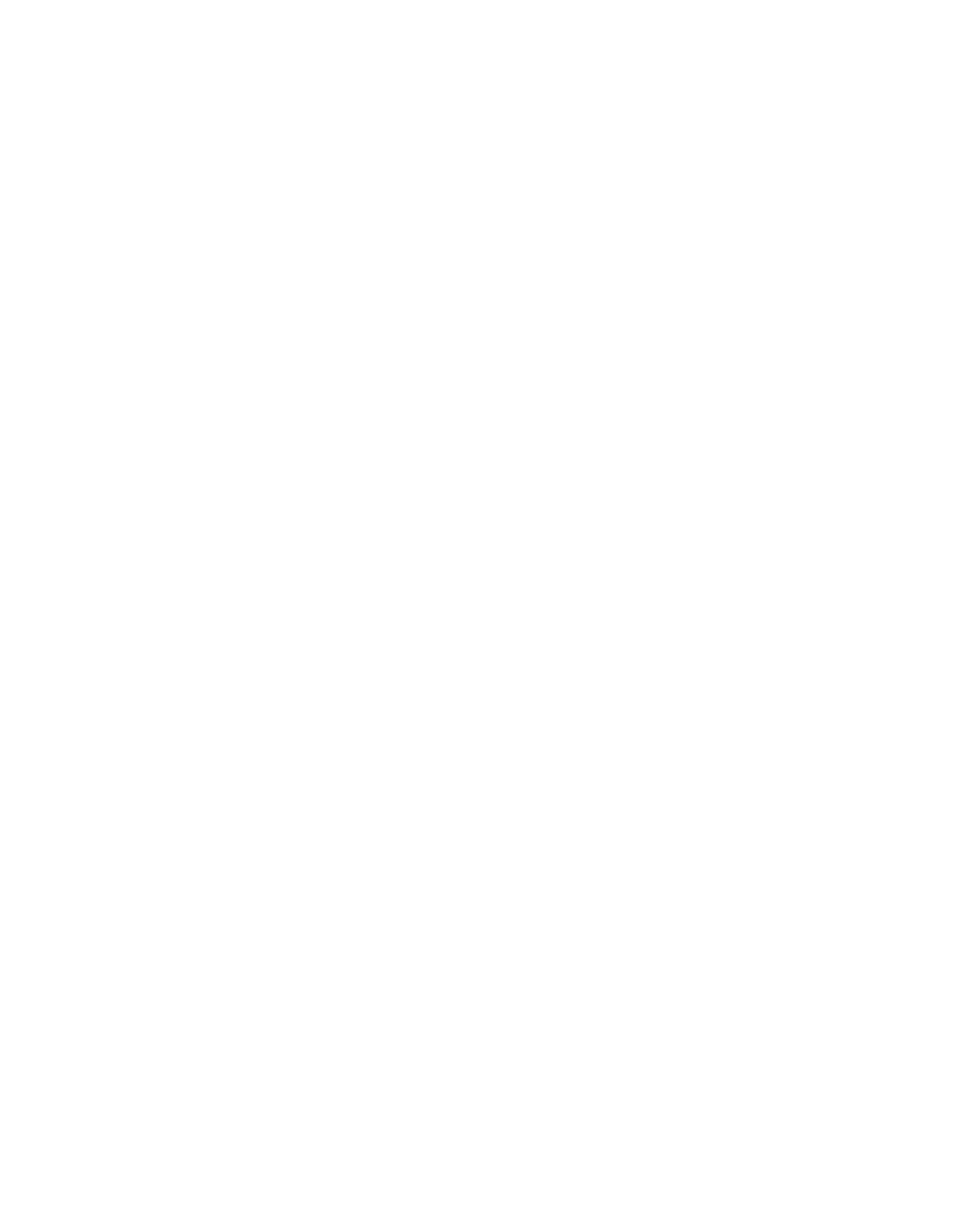# Envisioning the Future by Joining the Humanistic Tradition with the Contemporary Scholarship

Located in the historically and culturally rich Goriška Region in western Slovenia, at the juncture of the Slavic, Romanic and Germanic worlds, the School of Humanities of the University of Nova Gorica offers studies of cultural history, literature studies, linguistics, migration and intercultural relations. These academic fields are not only addressed through the topics and phenomena characteristic of the local environment and examined solely within the borders of the national territory, but are also studied as highly relevant areas in a

wider international space, inviting intercultural dialogue.

The mission of the School of Humanities is to present the selected traditional branches of humanities by merging them with new, contemporary insights and the current trends in humanities in order to give the graduates the knowledge and skills required to be able to investigate and deal with both local topics and broader global phenomena in humanities.

# Excellence and Individual Approach

Despite its young tradition, having celebrated 25<sup>th</sup> anniversary in 2020, the University of Nova Gorica particularly excels in research also according to international rankings such as the U-Multirank. The School of Humanities thus also encourages its students to become engaged in research yet during their studies and help them gather valuable international research experience which, together with the practical experience obtained through practical placements and student project work, boosts the graduates' employment prospects. Another remarkable advantage is also our individual approach to students, small study groups and the continuous support of the young, dedicated academic team in helping the students develop their talents to the fullest, including supporting the double careers of students athletes. The interdisciplinary syllabi of our study programmes and the School's unique geographical location at the meeting place of language groups and cultures enable the students to broaden their horizons in humanities and teach them to become aware of the intercultural issues and new trends and technologies affecting languages, cultures and the society as a whole.

All our courses are ECTS based and fully accredited by the respective national agency for quality assurance, leading to internationally recognised diplomas and numerous mobility opportunities abroad.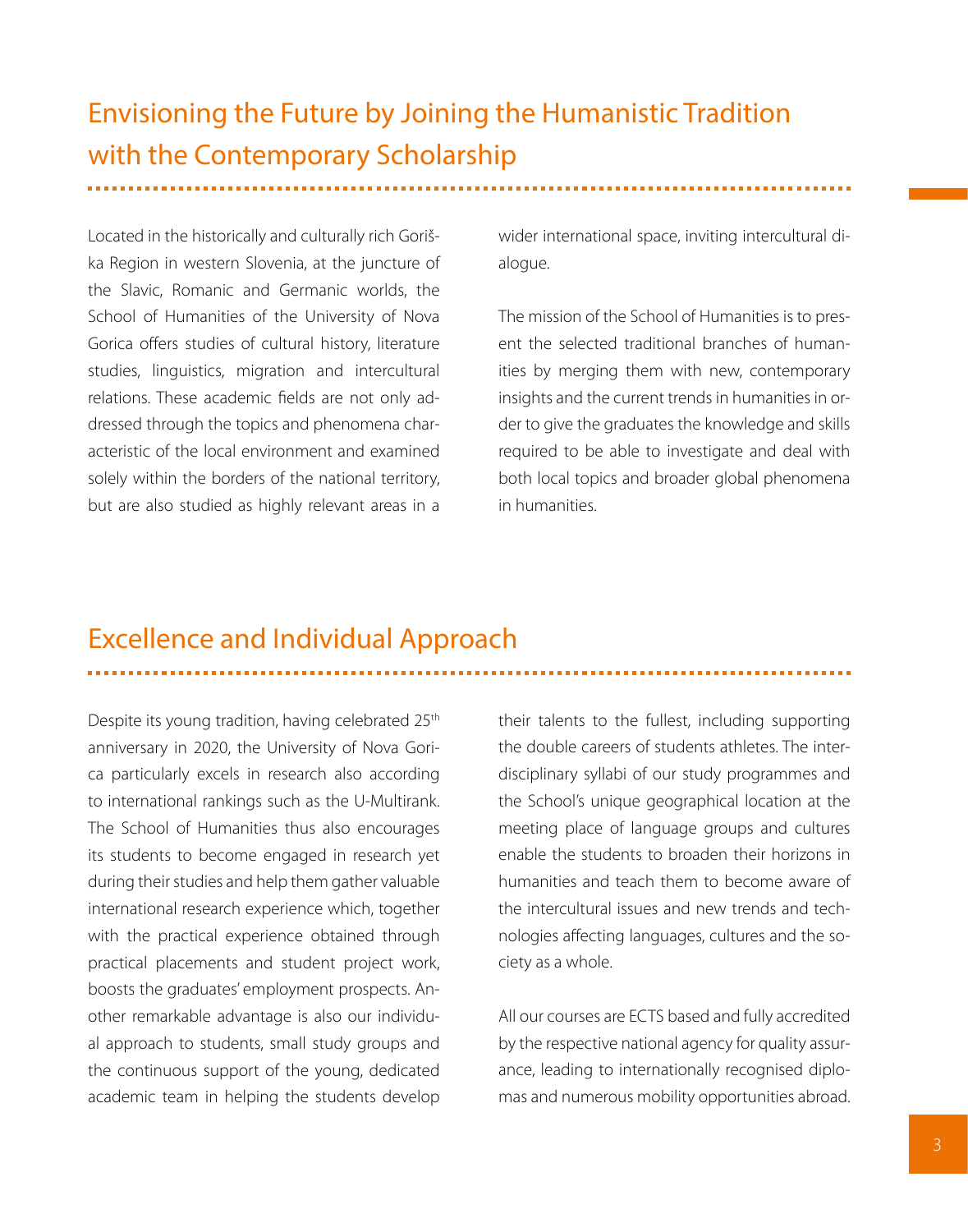Covering the fields of cultural heritage, history of ideas, history of historiography, law history, gender studies and agricultural history, the study programme Cultural History is unique in Slovenia and one of the few study programmes of this kind within the broader European Higher Education Area.

The programme consists of theoretically based courses and a practical placement performed at cultural institutions, which enables the students to deepen their knowledge and acquire valuable experience by solving actual issues related not only to the local but also the international environment. The studies take place at the juncture of the Slavic, Romanic and Germanic worlds, in a historically and culturally rich Goriška Region in western Slovenia, on the very border with Italy and stretching northwards almost to the Austrian border. The internationally renowned lecturers are at the same time also distinguished researchers, passing their scientific insights and new professional approaches to their students.

The graduates of the study programme Cultural History are experts able to work in the areas of research, culture and administration, while the most common employment opportunities arise in the areas of the preservation of the cultural heritage (archival science, museology, documentary studies), preservation of the natural heritage as part of the urban civilisation, as well as in the areas of the research of the past.



The students took an active part also in the publishing process of the work The Intellectuals of the Goriška Region through History.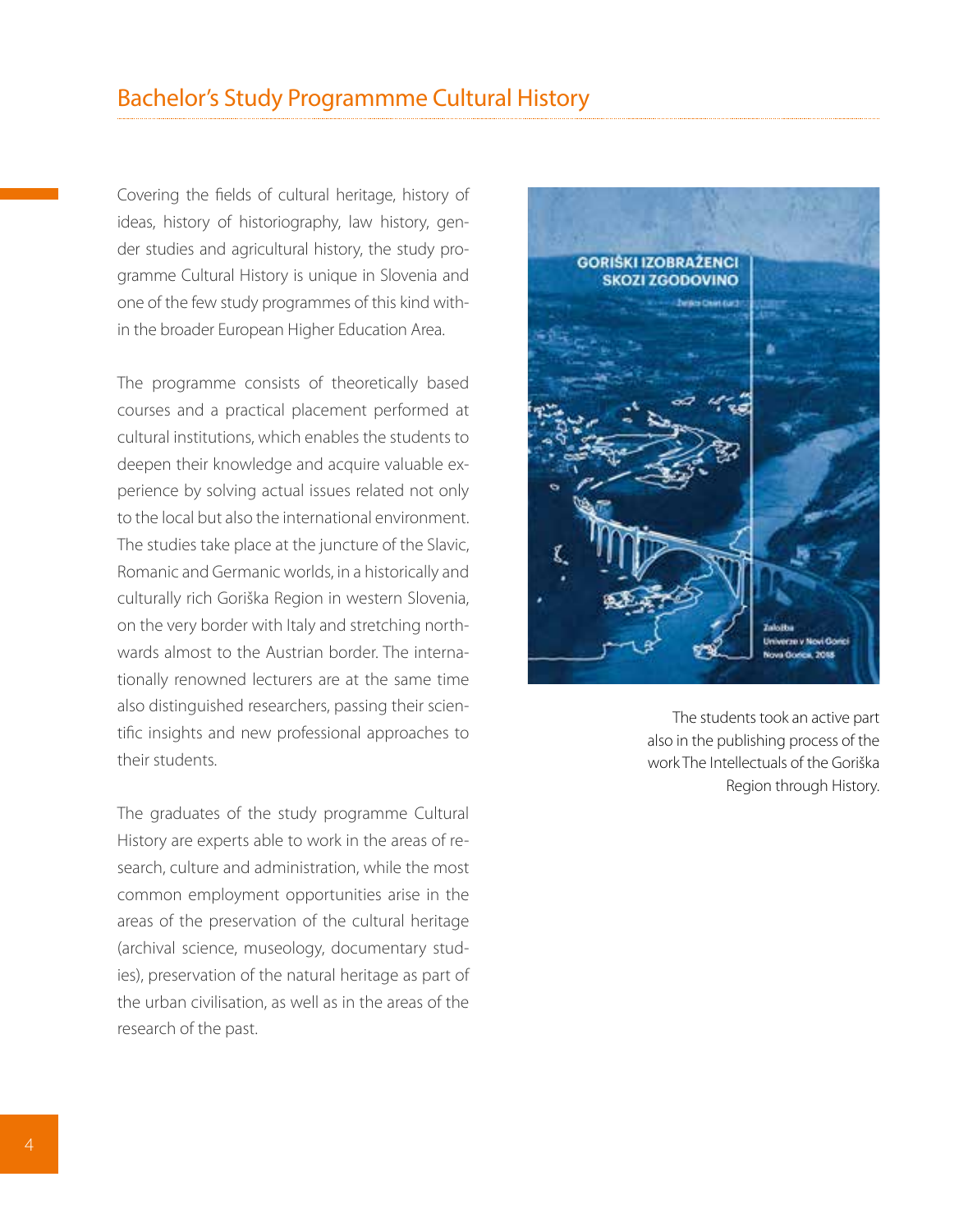# Courses

## **1st year**

Compulsory Courses

- Introduction to History Studies
- • Law History
- Political History of Habsburg Monarchy in 19th and 20th centuries
- Society and Culture of Eastern Alps Area from Prehistory to High Middle Ages
- World Wars of 20<sup>th</sup> Century

# Obligatory Selective Courses

- • Latin I
- • German Language I



Publication Nova Gorica – the town of female intellectuals, created by the students during the course Gender in the Age of Modernity.

## **2nd year**

## Compulsory Courses

- • Ancient East and the Culture of the Greco-Roman World
- • Cultural History of the Slovene Territory
- • Culture of Regions and Boundaries
- Economic History
- Feudal Society Culture

## Obligatory Selective Courses

- • Latin II
- • German Language II

# **3rd year**

# Compulsory Courses

- • Agricultural History
- • Basic Historical Sciences
- Diploma Thesis
- • Europe in the Period of Revolutions
- • History of Historiography
- • Practical Placement

General Elective Courses (1<sup>st</sup> year, 2<sup>nd</sup> year, 3<sup>rd</sup> year)

- • Archive Science
- • Cultural Heritage in Historical Perspective
- **Digital Humanities**
- • Friulian Language
- • Gender in the Age of Modernity
- • History and Literature
- **History of Science**
- • English Language II
- Italian Language II
- Memory and History
- Methodology of Empirical Parts in Social Sciences
- • Physical Culture, Sport and Olympics in the History
- Selected Chapters from Political in Cultural History of Yugoslavia
- • Selected Chapters in the History of Viticulture and Enology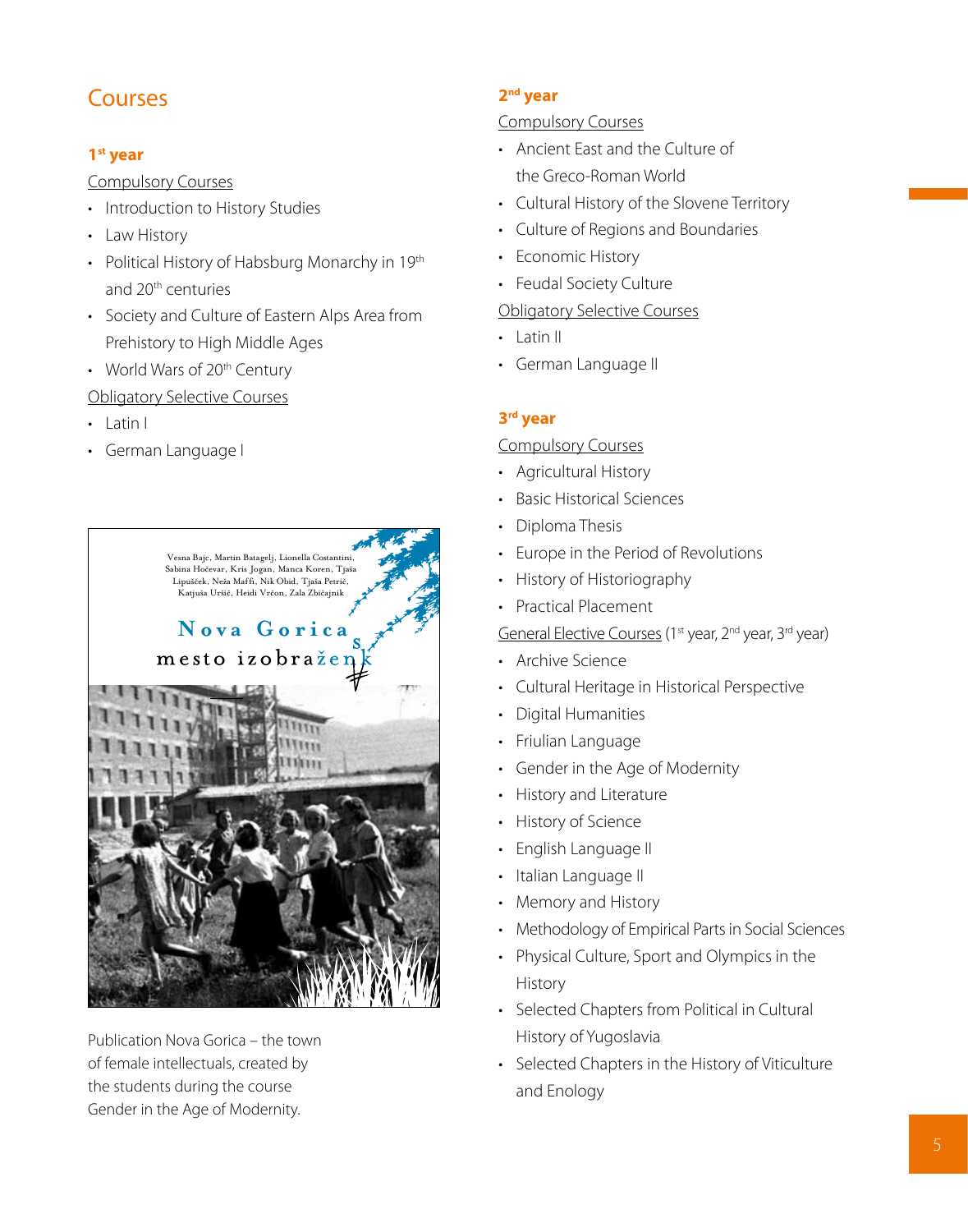The undergraduate study programme Slovene Studies covers all the important topics in linguistics and literary studies, with the main areas of study being the Standard Slovene and stylistics, history of the Slovene language and dialectology, older Slovene literature and oral tradition, recent and contemporary Slovene literature, literary theory and methodology, literary folklore and world literature. The elective courses include general and cultural history, history of arts, Italian and Friulian literature and the literature by Slovenes living in Italy and Austria.

These courses aim to make students capable of understanding and resolving complex issues related to the Slovene language and literature, seen as autonomous and unique phenomena. During their studies, the students obtain the knowledge and skills to perform research on literary phenomena and the Slovene language, as well as tasks in editing of spoken and written communication.

# Courses

#### **1st year**

#### Compulsory Courses

- Overview of World Literature L
- Computer Science Fundamentals
- • General Linguistics
- Introduction to the Literature Studies of Including Literary Theory
- • Slovene Literature I
- Slovene Language I Phonology
- Slovene Language I Standard Slovene
- Texts Writing

#### Obligatory Selective Courses

- • English Language I
- English Language II
- • German Language I
- • German Language II
- Italian Language I
- Italian Language II

#### **2nd year**

#### Compulsory Courses

- Overview of World Literature II
- Slovene Literature II
- Slovene Language II Morphology
- Slovene Language II Syntax
- Sociolinguistics

#### Obligatory Selective Courses

- English Language III
- English Language IV
- German Language III
- • German Language IV
- Italian Language III
- Italian Language IV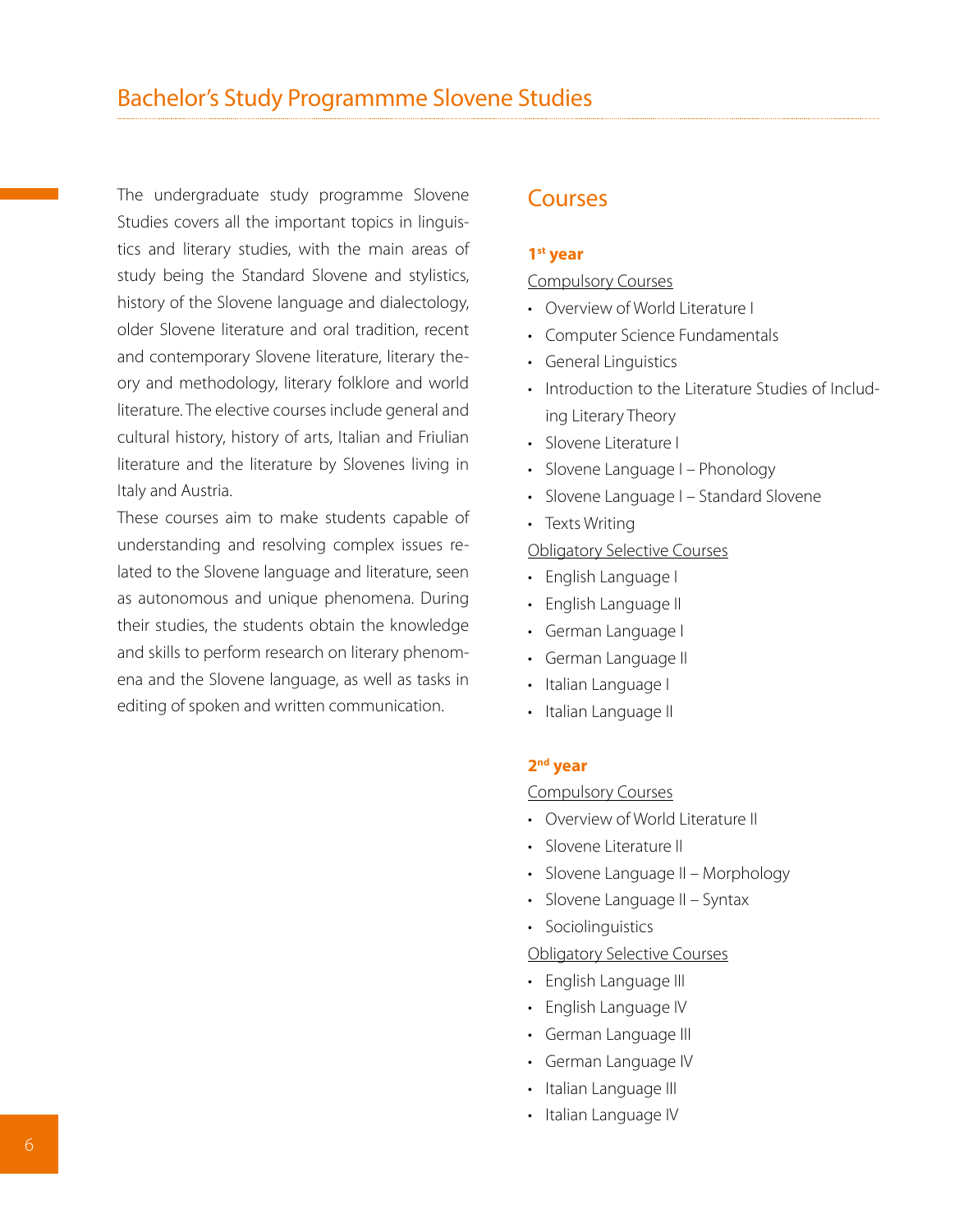# **3rd year**

Compulsory Courses

- Diploma Thesis
- Language Technologies
- Literature at the Junction
- Slovene Language III Linguistic Seminar
- Slovene Language III Semantics
- Slovene Literature III
- Slovene Language III Discourse Analysis

General Elective Courses (2nd year and 3rd year)

- Dialectology
- Digital Humanities
- • Friulian Language, Literature and Culture
- • History of Slovene Language
- Introduction to Literary Interpretation
- Language-Consulting Seminar
- • Literature and Other Arts
- • Methodology of Literary Scholarship
- Phraseology
- Pragmatics
- Psycholinguistics
- Selected Topics in Contemporary Slovene Literature
- Selected Topics in Cultural History
- • Selected Topics in Older Slovene Literature
- • Selected Topics in World Literature
- • Slovene Performing Arts



ARTEPAKT, magazine run by the students of the School of Humanities

# Master's Study Programme Slovene Studies – Linguistics

The Linguistics track of our Master's study programme Slovene Studies is a two-year Master's programme focusing on the study of the structure and use of language as approached within formal linguistics and related fields, such as psycholinguistics. The main characteristics of the programme are: focus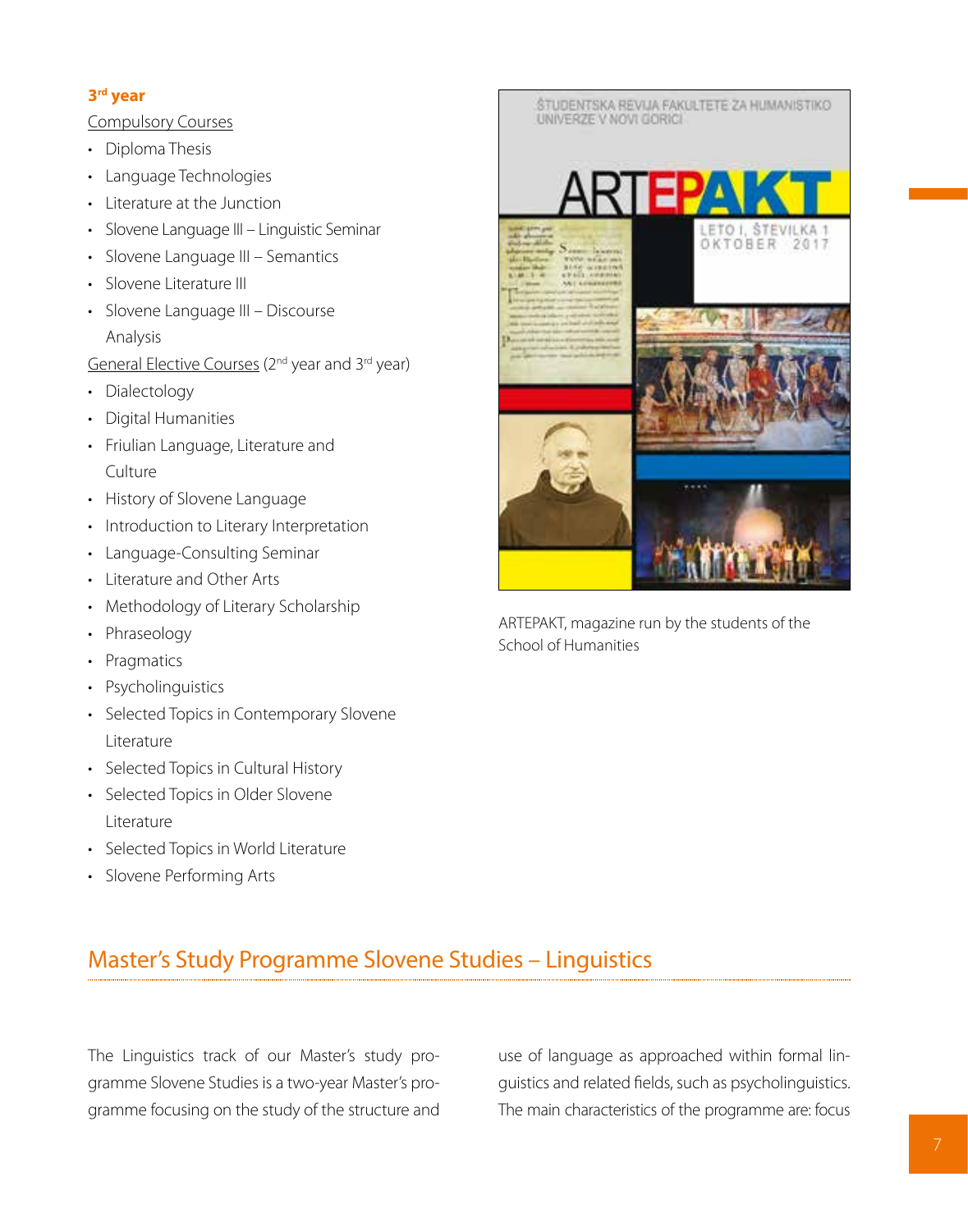on individual research work, a range of electives covering all major subdisciplines of linguistics, and students' participation in our faculty's on-going research. Starting with the 2020/21 academic year, the programme offers an option of a **double diploma**

degree in Language Science, in collaboration with Ca' Foscari University of Venice.

Our graduates possess the knowledge and skills to approach linguistic issues in a scientific manner, using up-to-date methodology from both theoretical and experimental branches of linguistics.

Linguistics master's graduates find jobs in a variety of occupations, from the public administration and culture organisations, to lexicography, second language teaching, translation and publishing, as well as in the advertising industry, forensics and the IT industry. Our graduates can also continue with PhD studies at the Cognitive Science of Language programme at the Graduate School of the University of Nova Gorica, as well as at linguistics and cognitive science PhD programmes across Europe, North America and elsewhere.

# Courses

### **1st year**

Compulsory Courses

- • Corpus Linguistics I
- • Formal Foundations of Linguistic Theory
- • Individual Research Work I
- • Phonetics and Phonology
- Pragmatics I
- • Psycholinguistics and Experimental Methods
- • Semantics
- • Syntax

### **2nd year**

Compulsory Courses

- Individually Research Work II
- Master's Thesis

#### General Elective Courses

• Corpus Linguistics II

General Elective Courses (1<sup>st</sup> year and 2<sup>nd</sup> year)

- • Analysis of a Less Familiar Language
- Anthropological Linguistics
- Biolinguistics
- • Corpus Linguistics II
- Dialectology
- Historical Linguistics
- • Lexical Grammar and Semantics
- Logic and Analytic Philosophy
- Morpho-Phonology
- Multilingualism
- Neurolinguistics
- Neuroscience
- Pragmatics II
- Psycholinguistics
- Rhetorics
- Slovene Language for Foreigners
- Sociolinguistics
- Syntax II
- Text Linguistics
- • The Basics of Artificial Intelligence
- Selected Topics in Slovene Linguistics
- Selcted Topics in Linguistics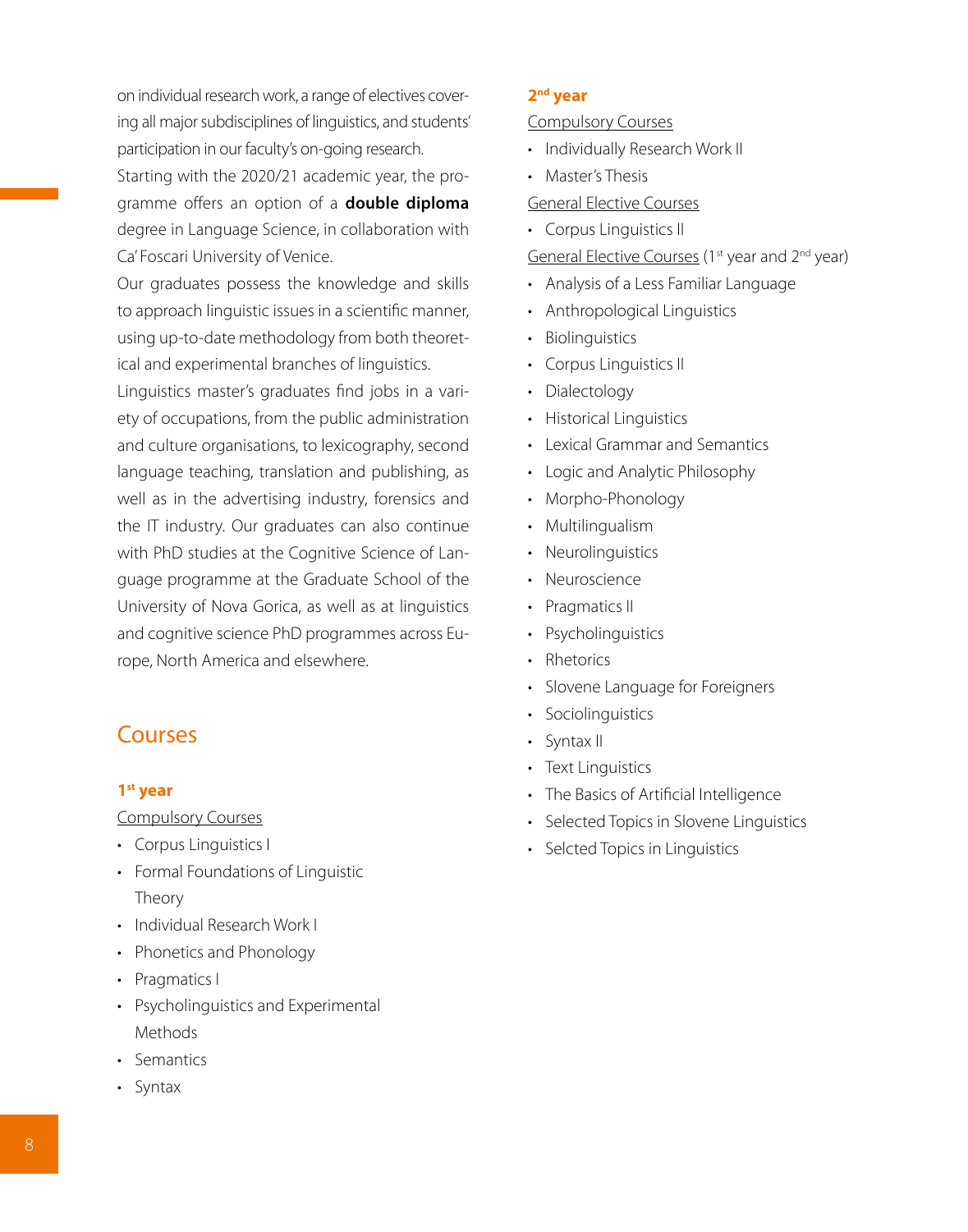The Master's study programme Slovene Studies – track Literary Science covers all the main disciplines of the literary science: literary theory, literary criticism, the methodology of literary science and comparative literature. Moreover, the courses also addresses all currently important topics in gender studies, intercultural studies, cultural transfer studies, comparative literature and digital humanities. Yet in their first year of studies and during the course Individual Research Work I, the students become engaged in various research projects.

The graduates are specialists capable of solving the actual issues in literary science an other challenging issues in humanities by applying adequate scientific approaches and at the same time demonstrate the ability of transferring the knowledge into practice. The employment opportunities of graduates are most commonly found in organisations operating in the area of literary sciences: libraries, research centres, ministries of culture, theatres, museums, publishing houses, media etc.



Students participating in the project EDUKA2 – Cross-border governance of education (Interreg V-A Italy-Slovenia programme 2014–2020).

# Courses

#### **1st year**

Compulsory Courses

- Contemporary Literary Theory
- • Individual Research Work I
- Methodologies in Intercultural Studies
- Methodology of Literary Science
- • Syntax

#### **2nd year**

- Compulsory Courses
- • Individual Research Work II
- • Master's Thesis

General Elective Courses (1<sup>st</sup> year, 2<sup>nd</sup> year)

- Chapters from the Minoritarian Literatures
- • Didactics of Literature
- Feminist Literary Criticism
- • Gender Stereotypes in the Slovene Youth Literature
- • Historic and Philologic Auxiliary Sciences and Their Modern Technologic Applications
- Images of Women in the World of Myths and Their Reception in Slovene Literature
- • Literature of the Slovenes in Austria
- • Literature of the Slovenes in Italy
- Migrations and Multiculturality
- • Representations of Genders in the Slovene Literature
- • Slovene Literature in Diaspora
- • Slovene Theatre: From the Beginnings to Enlightenment
- • Sociology of Gender
- • Women Writers in the European Literatures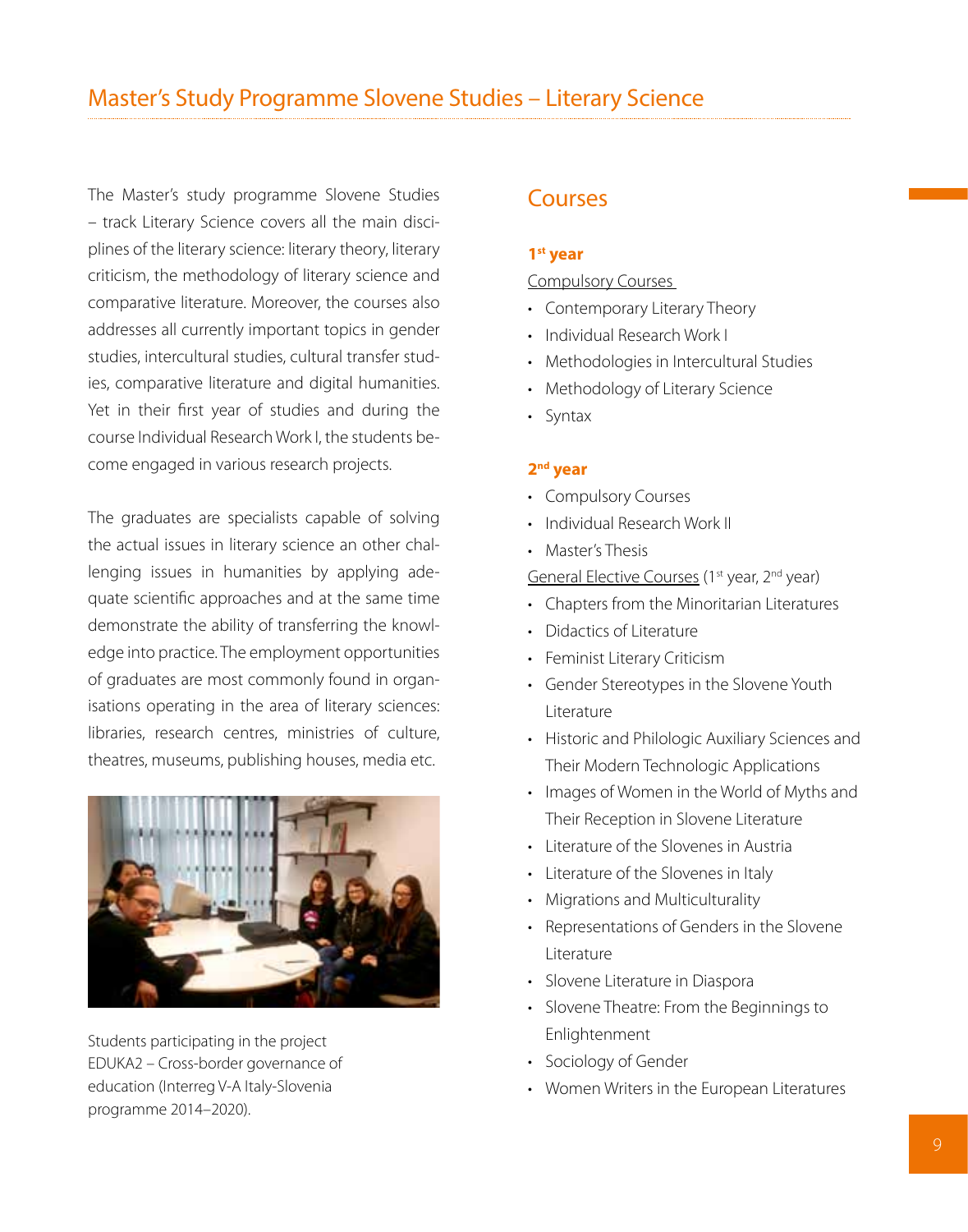# Student projects at the School of Humanities

The students of the School of Humanities take an active part in various student projects and in this way they gain knowledge and competences ensuring them higher employment prospects.

**Student projects within the programme scheme »Project work with non-commercial and non-profit sectors – Students' innovative projects for the benefit of society«** 

*Digitalisation of the cultural heritage of the women of the Primorska and Notranjska regions (2020) Digitalisation of the cultural heritage of the Alexandrian women (2018)*

*Developing a strategy for the revitalisation of the Jewish funeral parlour in Rožna Dolina (2017)*

**Student projects within the programme scheme »Project work with the commercial sector within the local and the reginal environment – A creative path towards knowledge«** 

*Grape seeds – a source of pollution and a business opportunity (2019) Publishing a book debut (2018)* 

*Tourist trail of the Slovenian independence in the Goriška Region (2017)*

#### **Participating in the EDUKA 2 project**

The students also took an active part in the project »EDUKA2 – Cross-border governance of education (Interreg V-A Italy-Slovenia programme 2014–2020)« by preparing the educational materials for literature teaching using a comparative approach. The teaching materials cover the literatures of the Friulians, the Slovenes in Italy and the Italians in Slovenia.

# **Wikipedia entries about women literary authors and playwrights**

The students of the School of Humanities contributed new entries about women literary authors and playwrights and thus contributed to abolishing the imbalance in the number of entries referring to male and, on the other hand, female authors, which often does not reflect the actual frequency of the presence of women in art.

# **Nova Gorica – a town of women intellectuals**

Upon the 70<sup>th</sup> anniversary of Nova Gorica, the students published a collection of interviews with the women intellectuals from Nova Gorica as part of the course Gender in the Age of Modernity.

#### **Theatre reviews**

As part of the course Slovene Performative Arts the students composed reviews of selected performances of the Nova Gorica Slovene National Theatre and published them on the SIGLEDAL website.

#### **The ARTEPAKT magazine**

The magazine, run by the students of the School of Humanities, features news, interviews, columns and reports present various topics, interesting people and current events.

**Title**: University of Nova Gorica, School of Humanities **Editors**: Prof. Dr. Katja Mihurko Poniž, Veronika Piccinini **Photos**: ZOSO foto – Damijan Simčič, s. p., EMMIR archives, archives of the School of Humanities, Mateja Konič **Design and print**: A-media, d. o. o, Šempeter pri Gorici **Publisher**: University of Nova Gorica, Vipavska cesta 13, Rožna Dolina, Nova Gorica **·· Year of issue**: 2021 **·** Number of printed copies: 1000

Free publication.